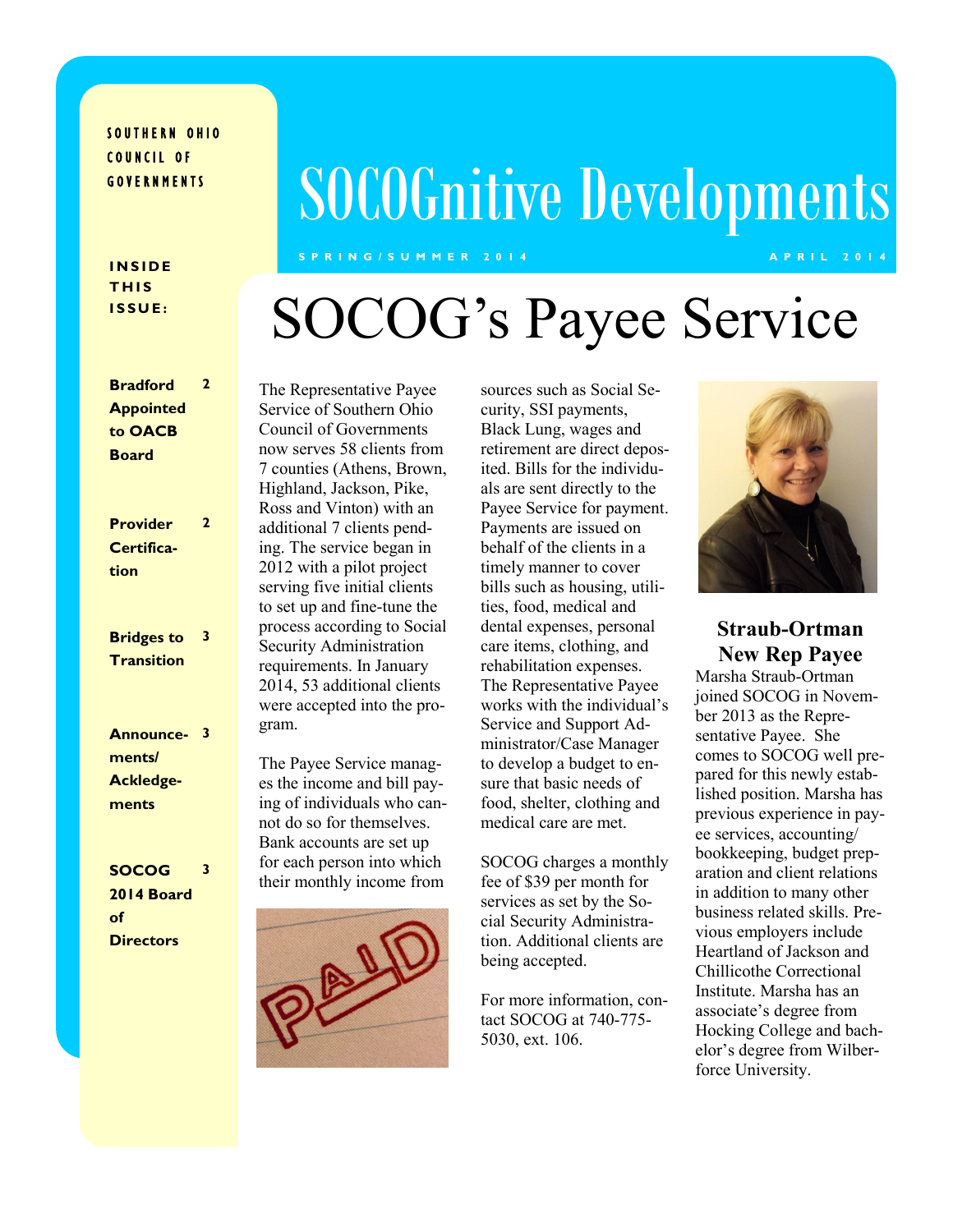#### **Bradford Appointed to OACB Board**

Lena Bradford, Superintendent of Brown County Board of DD, has been appointed to serve a two-year term on the Ohio Superintendents Association of County Boards of DD Board of Trustees representing region four. Her responsibilities as a board member include: attend and participate in meetings and committee work; oversee the business of OACB; carry out their vision, mission, and purpose; authority to employ the executive director of OACB; approve necessary positions and establish compensation; approve budget; strategic plan; and policies. The board meets at least six times per year. Bradford will serve on the board's Member Relations Committee (one of seven committees).

Bradford states "With all the changes occurring in the DD field, now is an exciting time to be a part of the OACB Board of Trustees. I'm proud to be a part of this diverse group of leaders, and I hope to make a difference."

Bradford has been Superintendent of the Brown County Board of DD since October 2006. She Previously (since May,1999) was the Fiscal/Human Resource Director for the Brown County Board of DD.

## Provider Certification

Certification by the Ohio Department of Developmental Disabilities (DODD) is required for anyone providing homemaker personal care services under individual options and level one waivers. First time providers are certified for one year. Recertification is awarded for three year spans thereafter. All certification applications are completed online on the DODD website at: [https://doddportal.dodd.ohio.](https://doddportal.dodd.ohio.gov/Pages/default.aspx)  [gov/Pages/default.aspx](https://doddportal.dodd.ohio.gov/Pages/default.aspx)

#### **Certification Requirements Initial:**

- Verification of age: All provider applicants must be at least 18 years of age.
- High School Diploma/ GED: Except for persons who held provider certification or who were employed by a certified agency provider on September 30, 2009.
- State Identification: Valid driver's license or other government-issued photo identification
- Social Security Card: a copy is required to be submitted with your application
- Current report from the Bureau of Criminal Identification and Investigation (BCII).
- Valid American Red Cross or equivalent certification in First Aid and CPR
- Evidence of 8-hours training

#### **Renewal:**

 Current report from the Bureau of Criminal Identification and Investigation (BCII). Please contact your local DODD

County Board to see if they offer or can refer you to local organizations that offer BCII and FBI criminal background checks.

- Valid American Red Cross or equivalent certification in First Aid and CPR
- Evidence of MUI and Client Rights training

#### **Monthly Trainings**

SOCOG offers eight hours of training each month for providers, alternating months for new providers and established providers. The eight hours of training for new provider certification will be held May 28, July 30, September 24 and November 19 in 2014. The eight hours of training for established providers are offered on April 30, June 25, August 27, and October 29. If a provider only wants to take the four mandatory trainings (MUI, Rights, Positive Intervention Culture and Self-Determination), these may be taken any month as these trainings are required of both new and established providers. The other classes available on training day for established providers include a choice of Medication Administration Refresher or Being a Great Provider as well as Behavior Support-Noticing Increasing Signs of Agitation. *NOTE: Medication Administration Refresher is required annually after earning the certification. Please monitor your expiration date. Since the refresher class is only offered every other month, you may need to take the class early. After the expiration date, there is a 60 day* 

*grace period to take the refresher class, HOWEVER, you cannot administer medications during the grace period. After the grace period, you will be required to retake the 2-day, 14 hour training to become certified.*

ı

ı I I ı ı Π Ī Π Ï

ı Π I Ī ı

> Ī ī ı ı I Ī Ī ı ı

The cost for the full 8 hours for the new and established provider training is \$100 unless the established provider is taking the Medication Administration Refresher training which increases the cost by \$20. Providers save \$20 by taking the full day rather than paying for individual classes. Class fees may be paid by check or money order or in cash (at office). The training fees increase by \$10 if paid at the door. Payment also may be made by credit card on our website at [www.socog.org.](http://www.socog.org)

Registration is required at least five days in advance and may be made by phone to 740 -775-5030, ext. 103 or on-line if paying by credit card.

#### **Quarterly Trainings**

In addition to the monthly training day for providers (new and established), SO-COG also offers First Aid/ CPR and Medication Administration (2 day-14 hour class) on a quarterly basis. First Aid/ CPR class will be held June 19, September 19, and December 18. Medication Administration Training will be held on June 12 and 13, September 3 and 4 and December 10 and 11.

Information about trainings offered by SOCOG always is available on our website at [www.socog.org.](http://www.socog.org)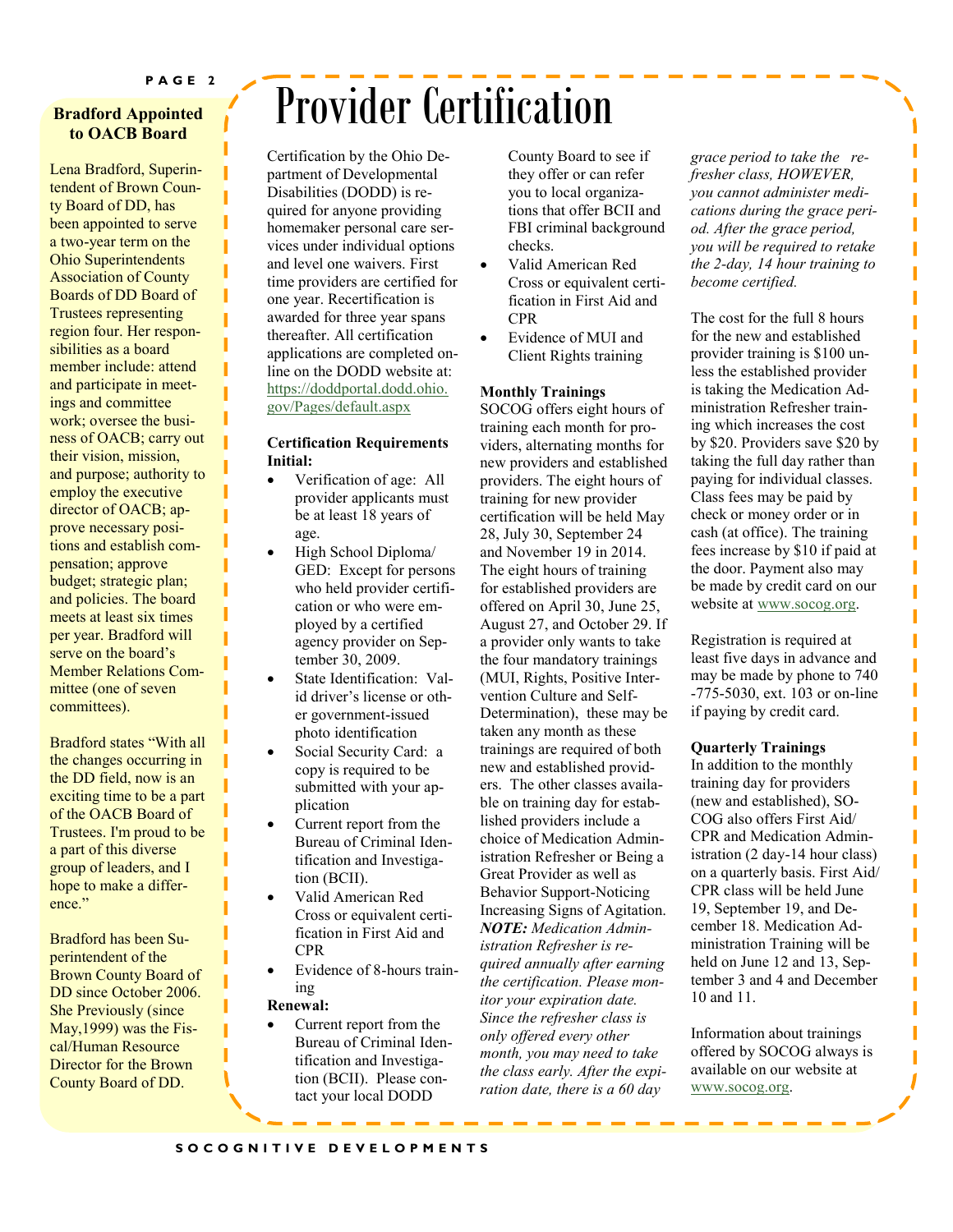## Bridges to Transition

Bridges to Transition, a program helping students ages 14-22 transition from school to work, continues to grow. Dixie Lundquist, Coordinator, now has 78 young adults, ages 14 to 22, in the program plus four who recently became employed. Bridges has built a good working relationship with Scioto Downs, who hired two of the four students. It is hoped this positive connection will lead to the hiring of additional students in the future. Two other students have been hired by Walmart stores (one in Hillsboro and one in Grove City.) As more opportunities in the job market are becoming available, these young adults are thrilled to be working and earning their own money.

A job seeking skills class was started in Pike County that takes place at the Pike County career center twice a month. The students build resumes, practice interviewing, and learn about appropriate work behaviors so upon

graduation they are prepared for immediate employment. Currently, five students in job development in Pike County are ready to become employed. Bridges has several good connections in Pike County with businesses who are ready to provide employment opportunities when available.

Fayette County had its first placement with a student at St Catherine's nursing facility. It was a perfect match as these are the skills the student learned through his high school vocational program and Bridges was able to move him into employment using those skills.

The SOCOG branch of Bridges is beginning its second year for summer youth work experience and the teens who participated last year cannot wait to participate again. Most who participated last year had a very positive experience. In this second year of the summer youth program Bridges has

been able to expand the job sites as many employers have agreed to participate after hearing how well it went last year. "We've had several newspaper articles and many employers have contacted the various counties to become a part of the program. The relationships with employers continue to grow as we prove what these students can offer the community once given the chance," stated Lundquist. "The biggest barrier to employment is transportation as not every county has its own reliable public transportation system."

Bridges to Transition is a VRP3 contract with partnership between the Ohio Association of County Boards and Opportunities for Ohioans with Disabilities. Lundquist currently coordinates four counties Pike, Pickaway, Highland and Fayette and is part of the Scioto Bridges program which includes Scioto and Lawrence counties.

## Announcements/Acknowledgments

 Kathy Sharp, Investigative Agent, was recognized for ten years of service at SO-COG in December 2013. A plaque was presented to her at the Holiday Staff Day.

Ī

- Justin Sharp, son of Kathy Sharp, graduated from the Ohio Fire Academy on April 4, 2014.
- Alexandria Goodwin, step -daughter of Jennifer Goodwin, Investigative

Agent/Provider Compliance, will graduate from Groveport Madison High School on June 1, 2014. She will be attending Capital University in the fall.

### 2014 SOCOG Board of Directors

There were no officer changes for 2014 for the SOCOG Board of Directors. All officers were re-elected for another term and include:

- President: Scott Amen, Adams County Board
- Vice-President: Rick Marriott, Ross County Board
- Treasurer: Lena Bradford, Brown County Board
- Secretary: Rosalie Durbin, Gallia County Board
- Member-at-Large: Mike Pelcic, Pickaway County Board